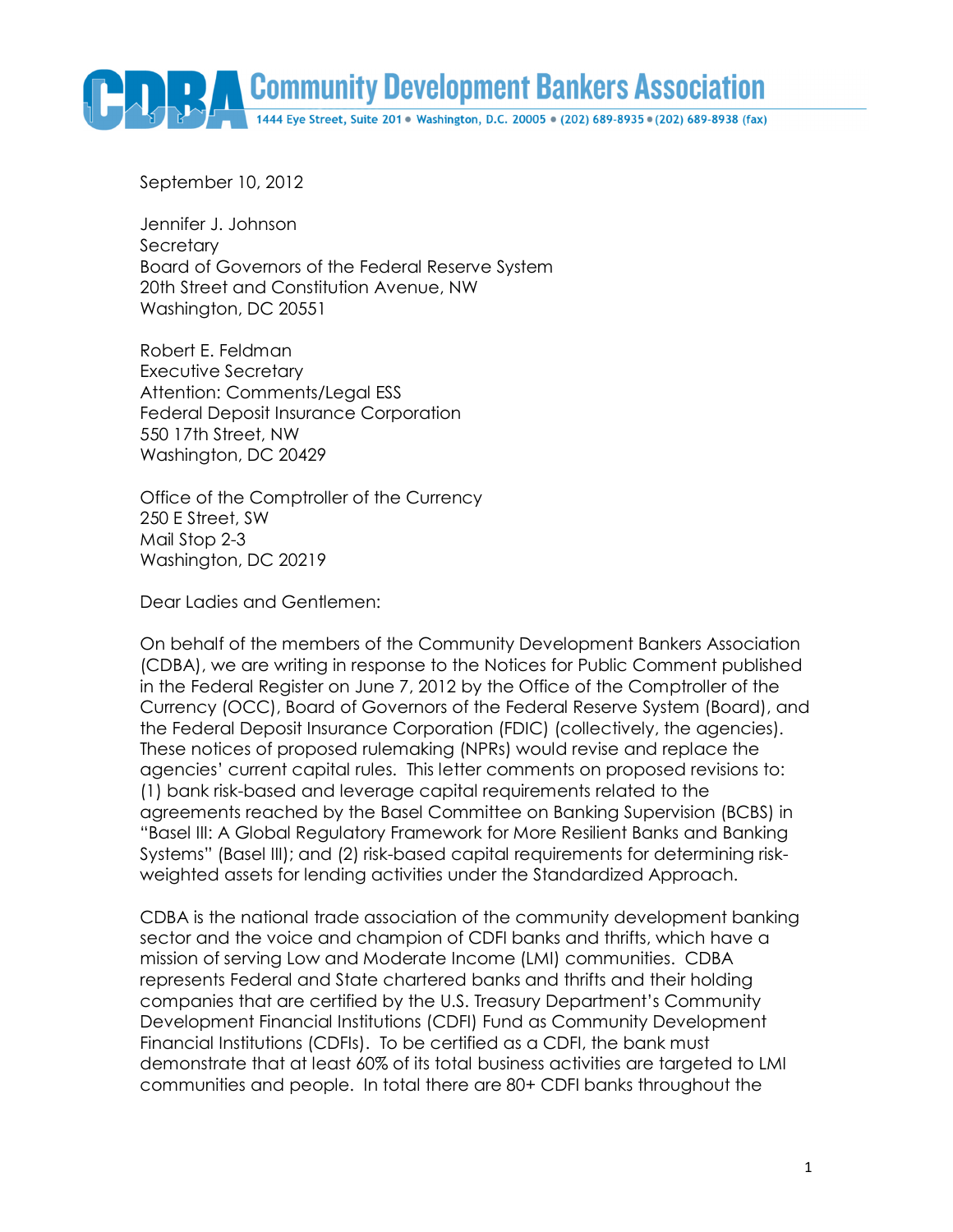United States. CDFI banks share a common mission of improving underserved communities. CDBA members serve our nation's most distressed and credit starved communities and are engines of economic inclusion throughout the United States.

CDFI banks make a difference in the lives of tens of thousands of people in the communities they serve. CDFI banks are often the only source of credit and financial services in these communities. CDFI banks make loans to build and renovate housing so that people have a decent place to live. Our housing lending, in turn, sparks revitalization of other housing in our neighborhoods. CDFI banks make loans to small businesses so that people will have jobs. The businesses our banks lend to, in turn, act as magnets that draw other businesses into the community. Our lending has a ripple effect throughout the community far beyond our direct customers, changing a community's dynamic.

# **I. The Proposed Rules Will Reduce Access to Credit in LMI Communities**

CDBA is very concerned that the proposed rules will have the unintended consequence of significantly reducing credit availability to LMI communities. The proposed regulations will hurt LMI communities by: (1) placing significantly heavier risk weightings on non-standardized loan products that are often important to meeting the needs of LMI customers; and (2) imposing unnecessarily stringent bank risk-based and leverage capital requirements that will require CDFI banks and other small banks to reduce lending to maintain regulatory compliance.

CDBA fully appreciates the intent of regulators to mitigate risk and ensure the soundness of individual banks and the financial system as a whole. Yet, CDBA's members believe that significant refinements are needed to ensure that the proposed rules do not result in an unnecessary reduction in credit and economic activity among people and places that have historically had tenuous access to the mainstream financial services sector. If the effect of this rule is, as we anticipate, to limit the ability of regulated mission-based and communityoriented banks to serve these markets, the predictable result will be that nonregulated predatory providers will fill the gaps. This is not speculation. As the last decade has demonstrated, when mission-oriented financial institutions are unable to effectively serve LMI communities, the consequences are dire not only for LMI families and communities, but for the economy as a whole. And those consequences last for many, many years.

# **II. How Basel III Negatively Impacts Credit in LMI Communities**

The Basel III NPR proposes to significantly revise and increase the regulatory riskbased and leverage capital requirements for all banks. While the proposal asserts that the regulation is designed to be consistent with Dodd-Frank and Basel III, in fact it goes well beyond the intent of those frameworks. The capital rules of Dodd-Frank and Basel III were conceived as a standard to ensure the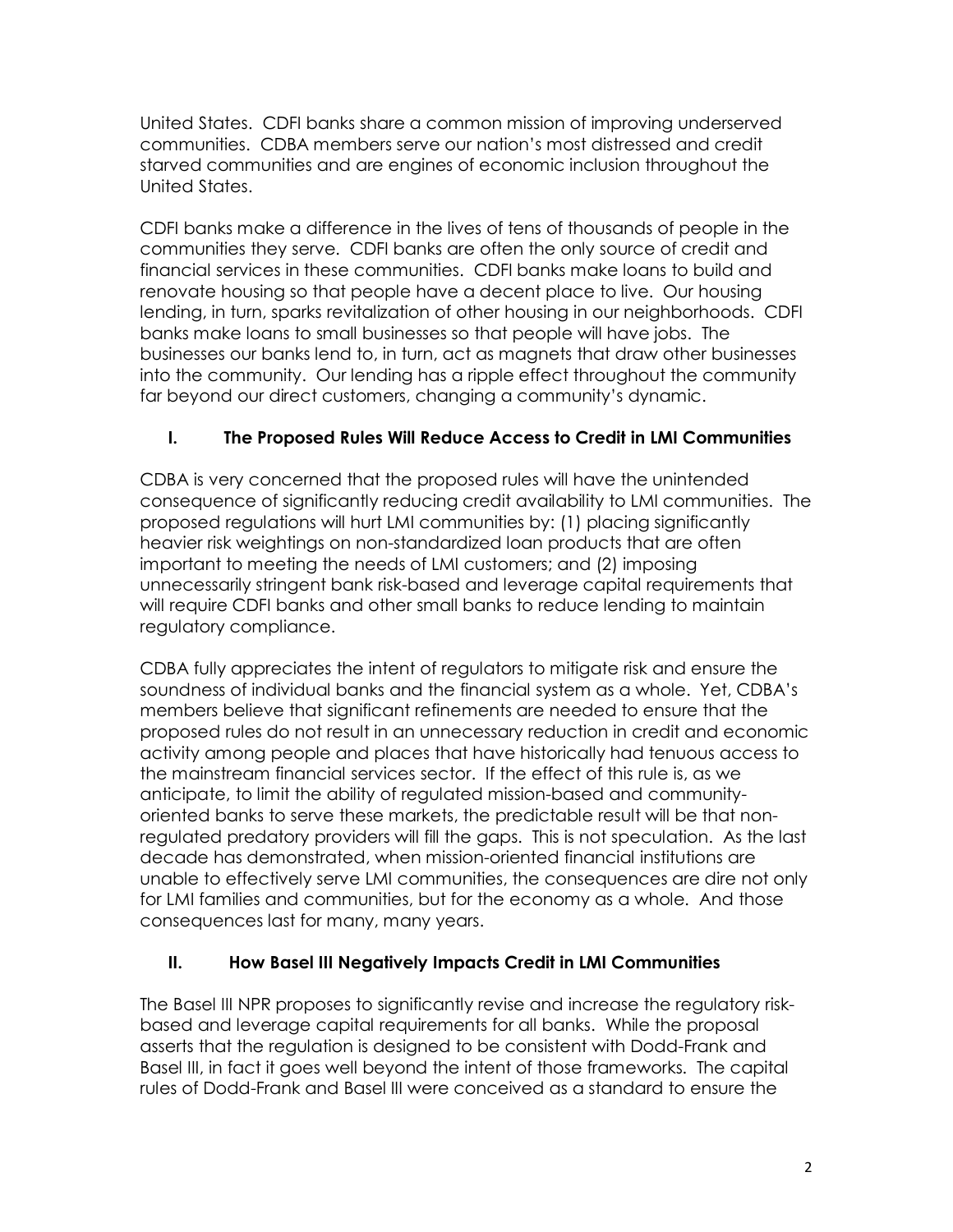health of and contain the damage from the failure of the largest internationally active banks. Instead, the proposed rule unnecessarily reaches beyond the largest banks that pose the greatest threats to the financial system and applies the standards to all banks regardless of size.

Extension of the proposed rule's coverage to all banks is inappropriate and unnecessary because of the critical differences in the business activities of the largest banks and community based institutions. Community banks are focused on meeting the Main Street credit needs of local residents and businesses. CDFI banks serve these same needs within the nation's most distressed urban and rural communities. By contrast, the largest banks are complex financial institutions involved in a vast array of activities, including some highly risky transactions that had dire consequences for the entire financial system and economy. A one-sizefits-all regulatory capital standard imposes inappropriate constraints on institutions that did not cause or contribute to the financial crisis, but which are critically important to the functioning of a healthy economy.

The standards will create new systemic barriers to the availability of credit in local communities as: (1) many financial institutions will need to reduce lending to comply with the new standards; and (2) the ability to use equity capital to leverage new lending<sup>1</sup> is permanently curtailed. Increasing minimum regulatory capital requirements and reducing the ability of banks to leverage this capital has a direct impact on access to credit and economic activity. Our national economic recovery and the ability of the recovery to reach all communities is dependent on borrowers being able to obtain credit to expand their businesses, revitalize neighborhoods, stem the corrosive impact of predatory lending and mortgage foreclosure, and provide affordable housing opportunities.

Even in the best of economic times, the market for raising equity capital among all small banks (including CDFI banks) can be challenging due to investment illiquidity and lack of access to publicly traded capital markets. In the wake of the financial crisis, this challenge has become exponentially greater as the pool of potential bank investors shrinks at the same time pressure to raise new capital increases. In addition, the proposed rule's provision mandating the phase out of Trust Preferred Securities that were previously issued by financial institutions creates tremendous additional pressure to replace this capital at a time that the definition of the Tier 1 capital becomes more narrowly defined.

The proposed rule creates new capital ratios, significantly redefines and narrows what can be counted as Tier 1 capital, raises the minimum capital requirements for all banks, and phases in these changes on an aggressive timeline. The

 $\overline{a}$ 

<sup>&</sup>lt;sup>1</sup> Under current regulatory capital rules, \$1 in Tier 1 capital invested in a CDFI bank or community bank could prudently leverage \$12 in new lending. Under the new Basel III rules (which are phased in over 2013-2019), it is estimated that a bank will be able to leverage and loan out \$9.50 per each \$1 in Tier 1capital by 2019.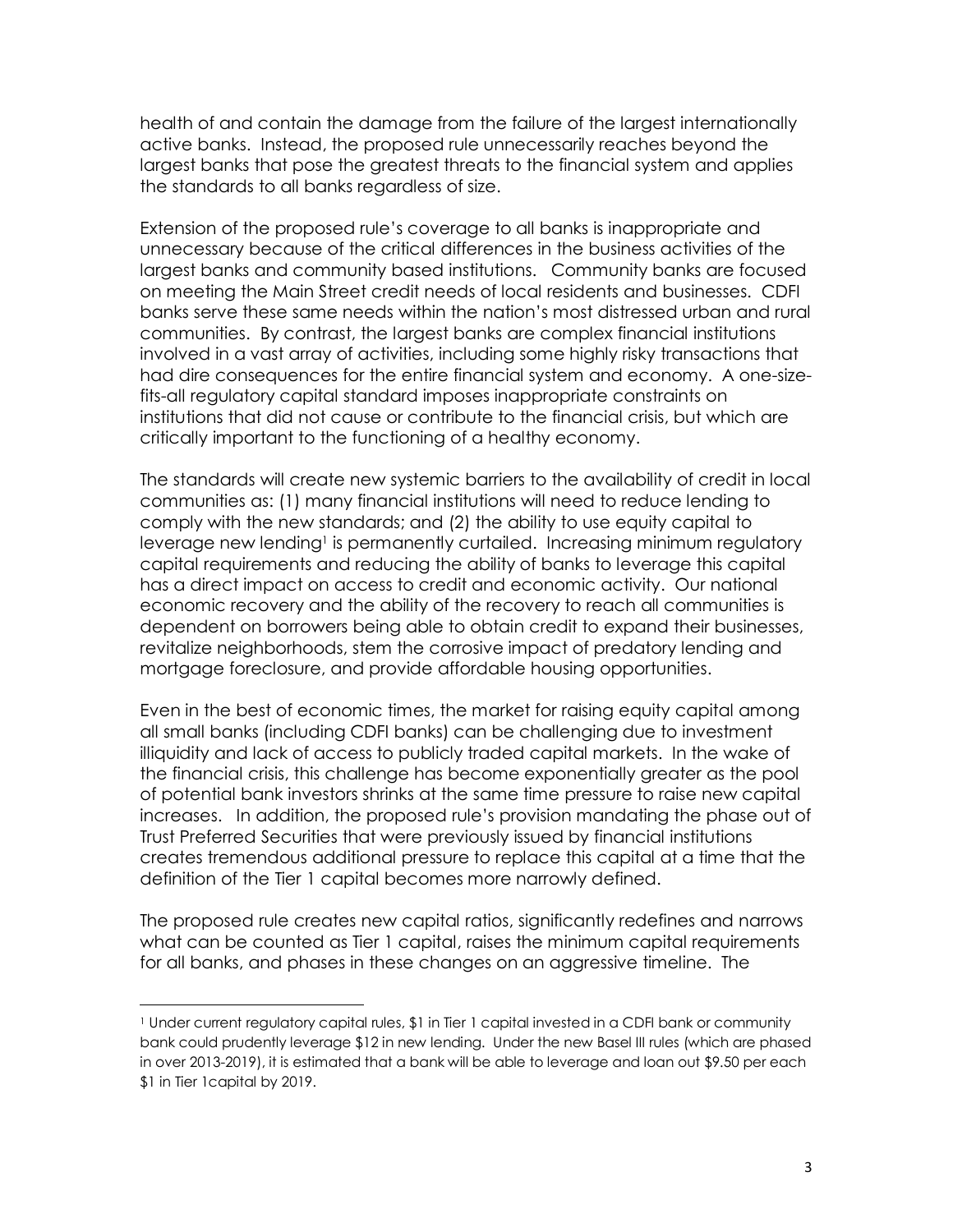proposed rules require all banks to maintain a new common equity to riskweighted assets ratio of at least 4.5 percent. However, raising new common equity presents unique challenges for CDFI banks in identifying and cultivating new investors whose financial and social impact objectives are aligned with the mission of the institution. Raising capital from investors that do not understand or buy into the need to balance these objectives potentially risks diluting or abandoning the commitment to serving LMI communities.

CDFI banks' capital needs are primarily driven by a desire to do more in their LMI communities. The new regulatory capital framework will make providing services and lending in communities more difficult. Currently, the needs of the distressed communities that CDFI banks serve are acute, as these communities felt the brunt of the recession most severely and most have yet to benefit from any economic recovery. Access to credit for residents of LMI communities has been a long-term challenge and will continue to be in the future unless they have committed, mission oriented financial institutions that are dedicated to improving their economic well-being and provide access to fair and responsible credit.

Over the long term, even under current rules, CDFI banks will need additional capital to grow and provide more enhanced services to their communities. Core capital invested in a CDFI bank enables the institution to lend to borrowers that create jobs and economic opportunity in distressed communities. This lending, in turn, results in more affordable housing, successful small businesses that create new jobs and economic vitality, more residents having access to community services, urban and rural communities that are revitalized, and more customers having access to fair and affordable financial services. This task will be hard; the proposed rules threaten to make it impossible. Thus, creating an exemption for CDFI banks from all or a portion of the proposed new capital rules and instead allowing them to operate under the current rules would effectively balance two important Federal priorities – to increase lending on LMI communities while maintaining the soundness of the financial system.

The rule makes other noteworthy changes that further increase the capital challenges for small banks. For example, the rule proposes to exclude from regulatory capital Accumulated Other Comprehensive Income (AOCI) which includes unrealized gains and losses on securities. Unlike large regional or money center banks that hold such securities to trade or hedge investments, small banks hold securities to earn yield. For small banks this amendment would introduce unnecessary volatility to the measurement of regulatory capital through changes in interest rates and credit spreads. Today interest rates are at historic lows. As rates rise, small banks will record unrealized losses – which will negatively impact capital. A second example is capping at 1.25% the amount of Allowance for loan and lease losses (ALLL) that will be included in Tier 2 capital. ALLL is a bank's first line of defense in preserving capital, and thus, should not be limited for the purposes of determining total risk-weighted assets.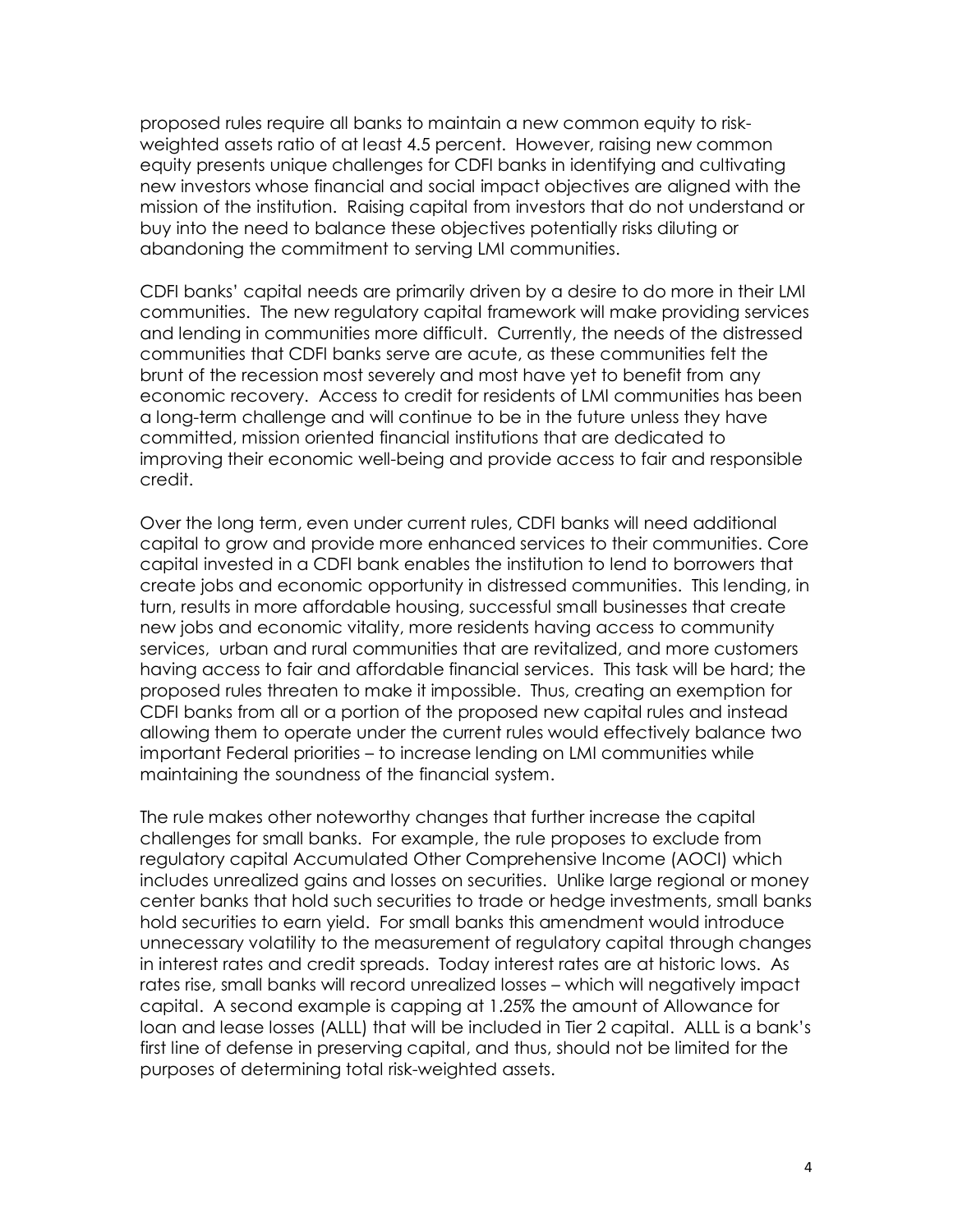*Recommendations: The proposed capital standard rules should be amended to recognize the key differences between the largest banks and community banks, including CDFI banks. CDBA recommends: (1) adoption of a tiered system whereby banks that are not designated as a Systemically Important Financial Institution by the Financial Stability Oversight Council be exempt from the Basel III capital guidelines as currently proposed; and (2) an exemption from the proposed regulatory capital rules for U.S. Treasury Department certified CDFI banks. Under the first recommendation, CDBA urges adoption of a tiered system whereby banks that are not designated as a Systemically Important Financial Institution by the Financial Stability Oversight Council be exempt from the proposed Basel III capital guidelines. Instead, an alternative set of standards with more patient timelines, scaled by asset size and relative risk to the financial system, should be crafted for such institutions. Such a standard should grandfather Trust Preferred Securities issued by institutions with less than \$15 billion in assets as approved by Congress in the Collins Amendment to the Dodd-Frank Act. Under the second recommendation, CDBA strongly urges exempting CDFI banks from the proposed new capital rules and instead allowing them to operate under the current rules in recognition of the special role they play in serving distressed communities. This unique role was explicitly recognized by Congress with creation of the Riegle Community Development and Regulatory Improvement Act of 1994 and reaffirmed each year through the annual appropriations process.* 

*CDBA further recommends that: (1) AOCI not be excluded from Tier 1 capital as not to introduce unnecessary volatility to the measurement of capital; and (2) not capping the amount of ALLL counted as part of regulatory capital.* 

#### **III. How the Proposed Standardized Approach Negatively Impacts Credit in LMI Communities**

The proposed Standardized Approach poses a significant threat to the availability of credit in the fragile U.S. economy and to the long term viability of chronically distressed urban and rural communities. CDBA fully appreciates the intent of the regulatory agencies to ensure the soundness of the financial system and understands that the proposed Standardized Approach is intended to address abuses in credit practices identified in the wake of financial crisis. However, CDBA believes that, as proposed, the rule will have far reaching and unintended consequences of curtailing credit availability in LMI markets. CDBA members are particularly concerned about how the rule will impact the financing of affordable single-family housing in these markets. CDBA is additionally concerned about whether the rule sufficiently takes into consideration the complexity of funding affordable multifamily development and neighborhood commercial real estate projects in distressed urban and rural communities.

CDBA believes the proposed changes to risk weighted assets could create permanent and systemic barriers to access to credit in LMI households and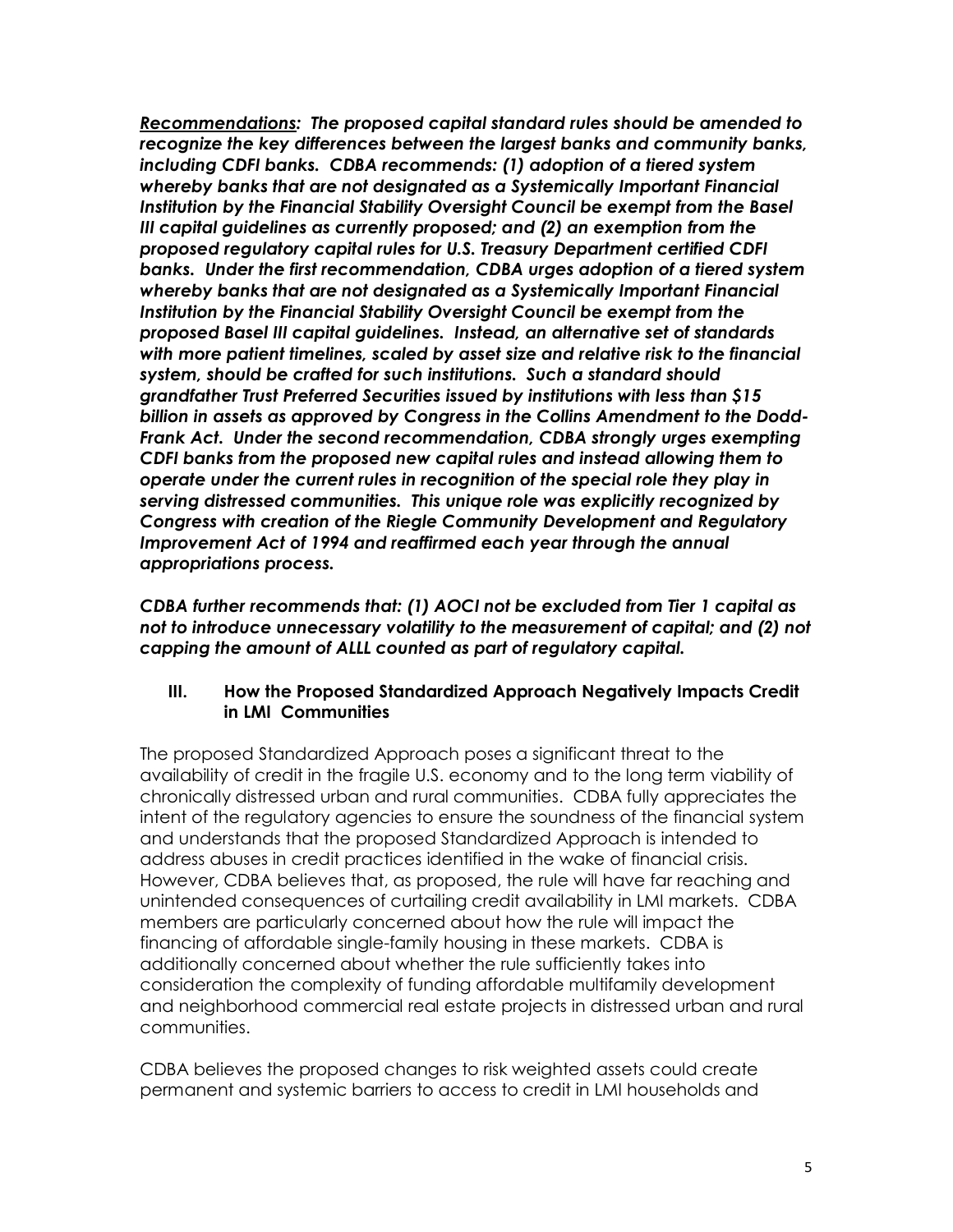communities, doing them irreparable harm. As currently drafted, the riskweightings will create very strong disincentives for regulated financial institutions to offer the type of tailored or flexible credit products that are often necessary to address the credit needs in LMI markets. Further, the proposed rule will most severely penalize lenders that retain a strong commitment to LMI communities, such as CDFI banks, by further encumbering capital over and above challenges created by Basel III and implementation of the Dodd-Frank Act. By definition, CDFI banks serve economically fragile niche markets that cannot easily be served with standard products provided by the traditional financial services industry. The proposed rule removes much of the flexibility needed to respond to the market challenges of communities CDFIs are devoted to serving.

### **A. Affordable Single Family Housing**

The financial crisis provided many examples of bad actors whose credit products and practices were harmful to customers. CDBA notes that these abuses were perpetrated by a small portion of lenders, many outside the traditional banking system, and believe it would be a serious mistake to adopt a set of rules that over-compensates and creates permanent and systemic barriers to home ownership among LMI households. The rule, as proposed, will force all banks engaged in 1-4 single family lending to make difficult choices about how to feasibility continue to serve their customers in a regulatory climate that creates pressure to limit access to credit. CDBA believes the new rules create capital barriers for modest income borrowers by discouraging banks from making any loans with non-traditional features and higher LTVs. The examples below demonstrate how CDFI banks are safely able to support LMI communities by using flexible terms and structures and how the proposed rules would have very negative consequences.

• North Minneapolis is the lowest income neighborhood in the city of Minneapolis and the hardest hit by the foreclosure crisis. Faced with vacancy rates of unprecedented levels, North Minneapolis is devoid of traditional mortgage lenders. *University Bank* partnered with the Greater Metropolitan Housing Corporation (GMHC), Dayton's Bluff Neighborhood Housing Services, and the Family Housing Fund to create the Sunrise Homeownership Alliance. The Alliance leveraged bank loan funds of \$3.9 million, GMHC's acquisition, redevelopment and financial counseling services and the Family Housing Fund's patient capital to help aspiring homeowners acquire a house in North Minneapolis. The Alliance has financed 38 new homeowners who now occupy previously vacant homes. The performance of these loans has been strong with no losses or delinquencies. To convince a prospective homeowner to purchase a previously vacant house in the hardest hit neighborhood of the foreclosure crisis demands 100% financing. Due to the sheer number of vacant homes in North Minneapolis and the Alliance's limited resources there is a 5 year balloon feature in the financing to the new home owner. This feature is designed to encourage the borrower to obtain a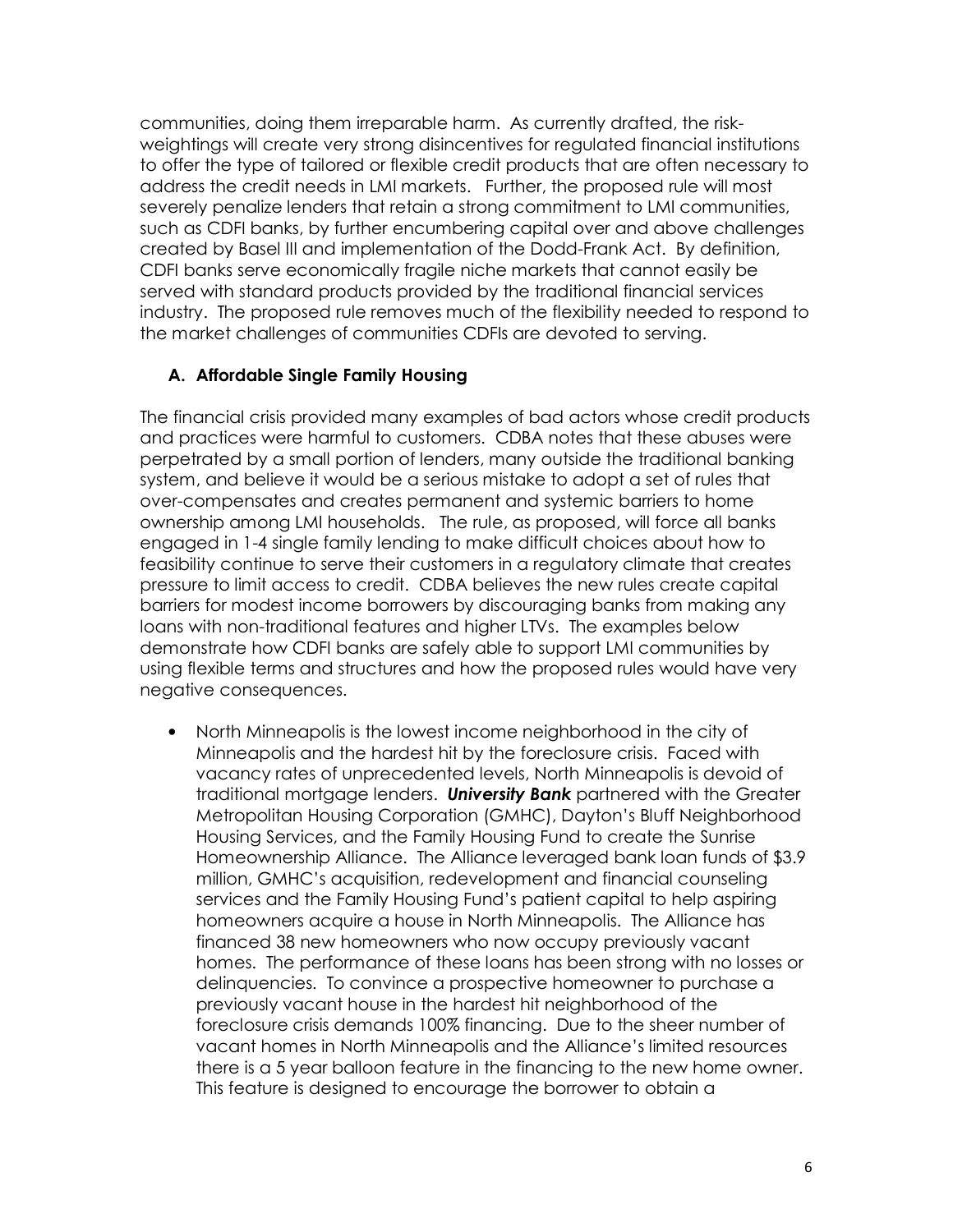conventional mortgage and allow the Alliance to recycle its limited funds back into the community to address another vacant property. Under the proposed rule, the balloon feature in the financing structure makes this a Category 2 mortgage and escalates the capital requirement from 100% to 200%. The additional capital cost increases the interest rate to the end borrower making the payments unaffordable for the typical prospective homeowner. Under the new rule, this vacant home recovery program will become obsolete despite the critical role it plays in reversing neighborhood decay and catalyzing others to support neighborhood reinvestment.

- Over 2009-2012, *Pan American Bank* provided \$3.3 million through multiple loans to a local developer for financing the acquisition, construction or renovation of 29 properties consisting of 1-to-4-flat properties on the South Side of Chicago. Collectively, these properties provide 43 units of affordable rental housing for LMI families. In each property, over 80% of the residents are HUD Section 8 tenants. The loans have either three (3) or five (5) year balloon payments and are all below 80% LTV. This borrower has never been late on a payment on any of these loans. Currently, these loans receive a risk weighting of 50%. However, under the proposed risk weightings, these loans will be considered Category 2 and receive a risk weight of 100%. The proposed changes will significantly limit Pan American's ability to make these types of loans in the future because more than twice the amount of capital will be needed to support the same loans.
- *BankPlus* created a Homeownership Stabilization Program in 2009 to preserve home ownership among Mississippi households that are behind on their mortgage payments. Coupled with financial literacy training, the loan modification product converts an existing mortgage and past due payments to a 5 year balloon loan on a 40 year amortization schedule at a fixed 5.55% interest rate. Nearly half (47%) of the borrowers meet HUD's LMI standard and receive a reduced interest rate and all fees are waived. In total, 100 families have gotten a fresh start. The performance of this portfolio has been solid with only 4 of the 100 loans going to foreclosure post workout. Under the proposed rule, the future feasibility of such foreclosure mitigation programs is in question. In the BankPlus example, all loans would be classified as Category 2 with a 100% risk weighting and many would be risk weighted at 200%. The amount of new capital needed to support the higher risk weightings would make it prohibitive for banks engage in this type of activity. These costs cannot be realistically passed on to borrowers that are in tight financial circumstances. Without this program all or most of these families would have lost their homes.

Helping LMI Borrowers Access Credit: CDFI banks provide access to credit and affordable housing to people often overlooked by traditional financial service providers.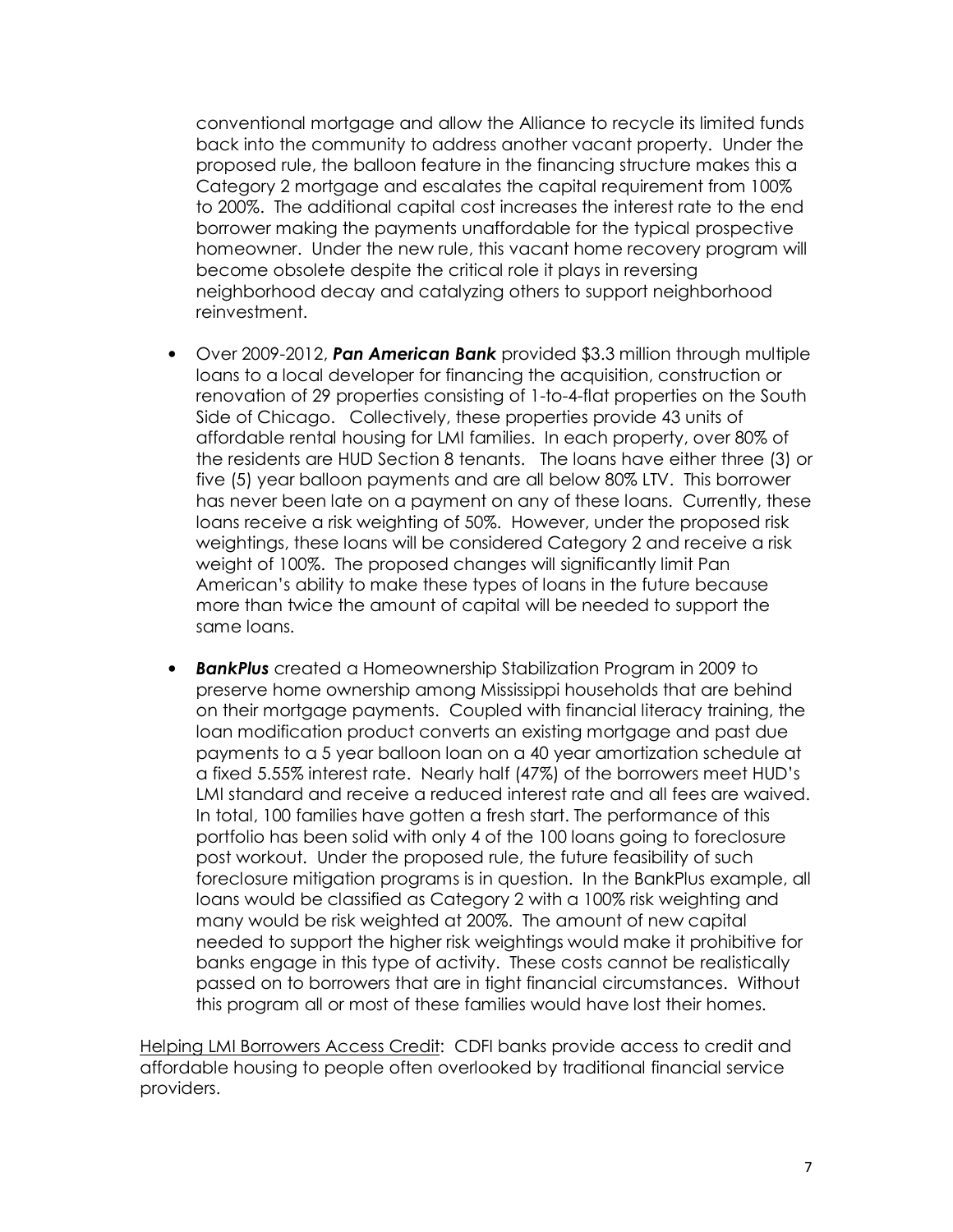- Monita had a full time job working as an office assistant in a local doctor's office. Still living at home with her parents, she wanted to own her own home. In Phillips County (the poorest county in Arkansas), she was able to find a modest home that fit her budget. Yet, no traditional lender wanted to work with Monita because she wasn't interested in taking on more than a \$24,000 loan due her modest income. Monita approached *Southern Bancorp Bank*. To ensure the monthly payments were affordably priced, Southern structured the loan as a balloon amortizing over 20 years. Under the proposed rule, despite Monita's equity contribution and solid credit, this loan would be classified as a Category 2 and risk rated at 100% (versus 50% under the current rule) due to the balloon structure. By doubling the capital requirements, the proposed rule will limit the amount of single mortgage lending banks like Southern can do. Alternatively, lenders could raise the pricing on loans. But, significantly increasing pricing will push modest income borrowers like Monita out of the market. Southern currently has a portfolio of \$92 million of similar 1-4 residential loans. Asset quality in this portfolio is strong with only 0.26% charge-offs over the past 4 years.
- *First American International Bank* (FAIB) is dedicated to serving the Asian immigrant community of New York City. In response to tightening of underwriting standards by traditional lenders, many immigrant families have been unable to qualify to purchase a home. For example, Fannie Mae lenders do not allow extended family income or alternatives to tax returns and W2s for income documentation. Immigrant LMI families have been negatively impacted – particularly Chinese Americans where three generations of the same family, even adult siblings, customarily live in the same household and family members pool their incomes. To meet the cultural and financial characteristics of its customers, FAIB created the Flexible Mortgage product to allow verification of income by employers and inclusion of extended family income in calculating debt-to-income ratios. Over its first 10 months, the affordable Flexible Mortgage product has enabled 110 LMI immigrant families to obtain loans totaling \$35 million. The performance on this portfolio of loans is strong with no charge offs and a 1% delinquency rate. Demand for the product is strong; FAIB has a pipeline of 60+ loans totaling \$20 million. Under the proposed rule, these loans are likely to be classified as Category 2 loans because they feature non-traditional underwriting parameters for income verification and may include nontraditional loan structures. The proposed rule doubles the loan risk weighting from the current 50% to 100%; thus making it more challenging to continue to respond to demand from LMI communities.

Meeting Credit Needs in Underserved Rural Markets: Two CDFI banks serving the predominantly rural and chronically distressed Mississippi Delta provide examples of flexible mortgage products tailored to the needs of their communities.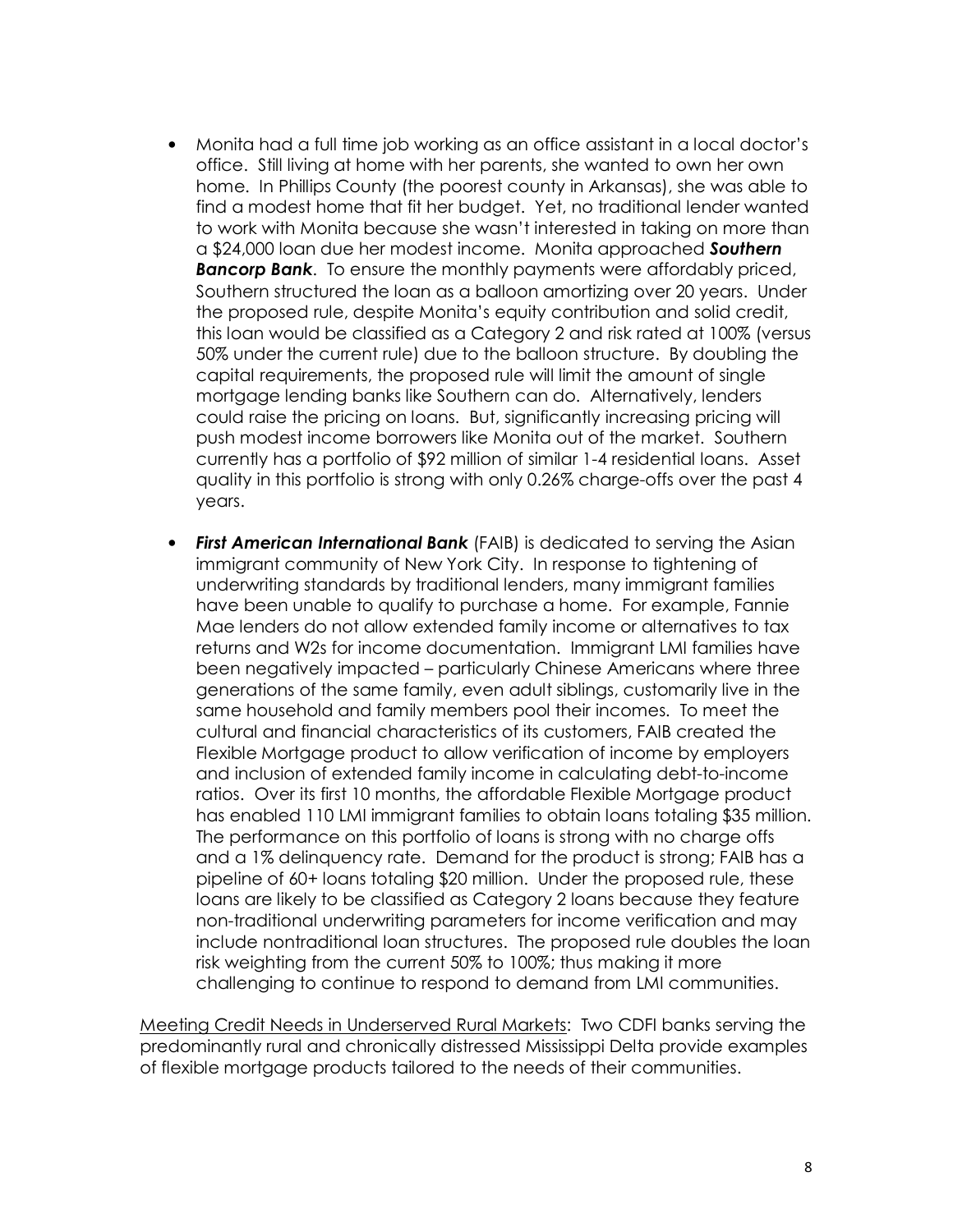- *Guaranty Bank & Trust* created an innovative single family loan product to help home buyers, such as recent medical school graduates, that otherwise could not qualify for a loan. All of the 56 census tracts in the bank's 7-county service area are designated by the U.S. Department of Health and Human Services as "medically underserved." With poof of local employment, Guaranty will make home purchase loans with a loanto-value ratio (LTV) of up to 100% structured as a fixed rate 5-7 year balloon with a 15 year amortization schedule. This structure allows recent medical graduates with limited or no savings to purchase a home and encourages young doctors to live and serve this medically underserved region. The bank has never experience a loss on any of these types of loans. Under the proposed rule, this type of lending will be strongly discouraged by doubling the risk weighting to 200%.
- *BankPlus,* whose headquarters is centered within the farming region of lower Mississippi Delta, was built by making nontraditional loans tailored to the business and household needs of family farmers. Bank Plus developed a borrower-tailored Single Pay loan product to serve family farmers who live on annual crops. With only an annual source of income, farmers typically settle their business and personal finances once a year based on farm performance. Each loan – whether it is for business, a home mortgage, or other purpose -- is tailored to the circumstance of the borrower. While all loans to a borrower for different activities are separate loans, nearly all are structured as a 1 year balloon loan with all loans maturing after harvest time. The bank has engaged in this type of lending for decades and developed an underwriting approach that looks at revenues over a 10+ year cycle of farming yields. If a farmer has a strong harvest they may reduce mortgage principal more rapidly than called for by the amortization schedule. If they have a poor harvest, the bank has developed multiple strategies for prudently managing the immediate challenge. The performance of the Single Pay loans is solid with virtually no delinquencies and charge offs not exceeding 20 basis points. While it can vary by borrower, the typical home mortgage amortization period may be 15 years. Given the rural nature of these communities, finding timely real estate comps are impossible; thus, the bank conducts an internal assessment of valuation and the LTV. Given the unique nature and timing of farming income, the balloon structure of the Single Pay loans is important for serving the customer. Under the proposed rule, all of these loans will be classified as Category 2 and most subject to a 150% to 200% risk weighting despite the strong historic product performance. The proposed rule will hit family farms and rural areas particularly hard.

As illustrated above, CDFI banks have a solid track record of delivering prudent single family lending products that enable LMI families to realize the dream of home ownership, as well as build family assets and financial literacy. These strategies often require flexibility in underwriting and loan structuring. The proposed rule includes several provisions that potentially create systemic barriers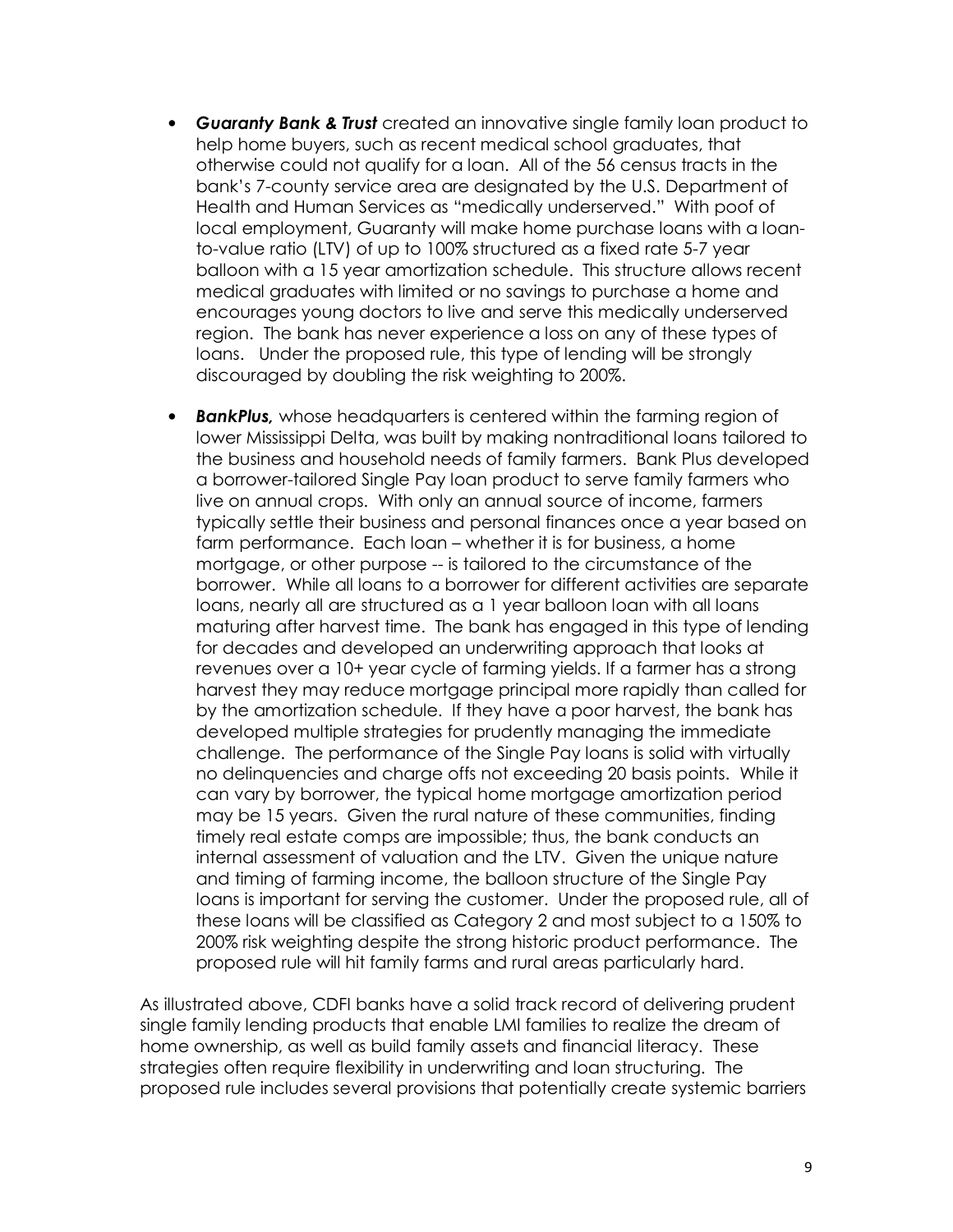to access to credit in their communities. For example, the proposed risk weighting scale for mortgages with higher loan-to-value (LTV) ratios is steep. The scale strongly discourages lending to any prospective borrower with less than a 20% down payment. In households with modest incomes, accumulating a 20% down payment is a difficult – if not impossible – feat. A 2011 analysis by the National Association of Realtors found that it would take the median household earning \$50,474 (2010)13.7 years to save for a down payment on a modest \$150,000 home (based on the 2010 national savings rate of 5.2%). Many of the customers CDFI banks serve have incomes below the median; thus saving for a down payment will be even more difficult. Furthermore, an analysis of Federal Housing Finance Agency data for 1997-2008 by the Mortgage Bankers Association showed that down payment and LTV have minimal incremental influence on credit performance, but do impact overall access to credit<sup>2</sup> . Another analysis by Vertical Capital Solutions for Genworth Financial and the Community Mortgage Banking Project of 30 million mortgage originations between 2002 and 2008 found that the increase in credit performance attributed to higher down payment was small. But raising down payments to 20% would have knocked between 15- 20% of the homeowners in the data set out of the opportunity to become homeowners.<sup>3</sup>

A second example of a barrier to credit is the proposed rule's classification of all loans with flexible payment structures as high risk Category 2 mortgages. This provision removes important tools to structure loans to meet the needs of modest income borrowers. The experience of CDFI bankers is that if a loan is well underwritten with income properly documented, a balloon loan or other flexible repayment structure can be prudently managed by the household and lending institution. The risks can be further mitigated through provision of pre- and postorigination home owner and/or financial literacy counseling or training. The unintended consequences of dramatically increasing the risk weightings will be to reduce credit availability and contribute to a downward spiral of disinvestment in urban neighborhoods and further drain the economies of poor rural communities.

Finally, the proposed rule would become effective on January 1, 2015. CDBA members are concerned about the potential impact of this requirement on the risk weighting of loans originated prior to the implementation date and the corresponding effect on bank capital. While, as discussed above, we believe substantial revision in the proposed rules is essential, in the interest of maintaining access to credit in LMI communities during the slow economic recovery, it is also important that the risk weighting of loans originated prior to the effective implementation date be grandfathered under the current regulations. Any proposed rule should be applied prospectively to new originations or

 $\overline{a}$ 

<sup>&</sup>lt;sup>2</sup> http://www.mbaa.org/files/Advocacy/2011/RiskRetentionPresentation.pdf

<sup>3</sup> http://www.communitymb.com/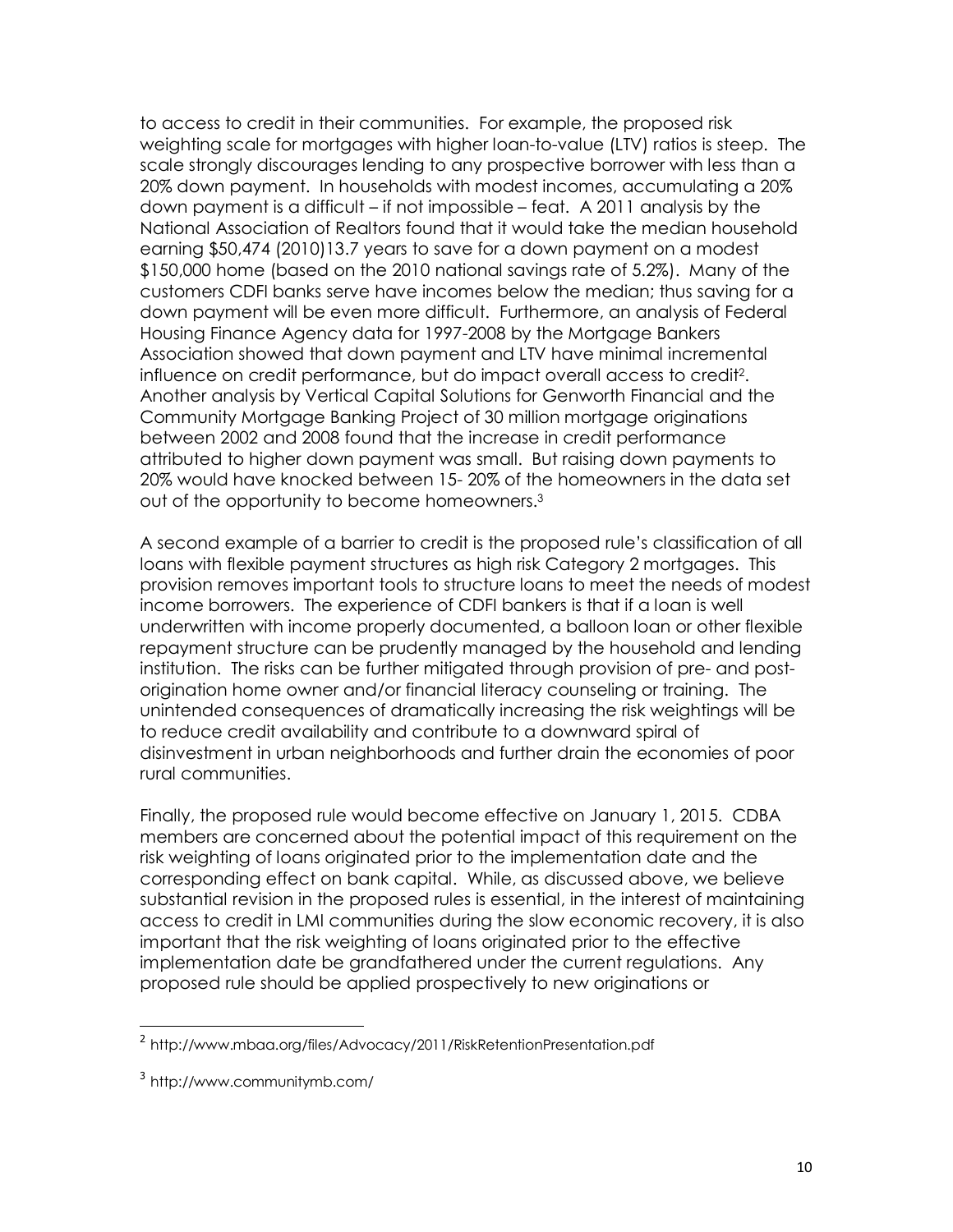refinancings completed on or after the January 1, 2015 effective date. Small banks should not be required to re-risk weight their existing loan portfolios under a set of rules that was not in existence at the time a loan was made.

*Recommendation: CDBA urges the regulatory agencies to revisit the proposed rule with the goals of ensuring that home ownership remains a viable option for*  LMI households and preserving economic stability in distressed urban and rural *communities. Specifically, CDBA asks that the final rule: (1) allow all banks significantly greater flexibility in structuring loan products to meet the needs of LMI markets; (2) adjust the LTV risk weighting scales in such a manner that it does not discourage banks from lending to LMI borrowers; and (3) allow for lower risk weighting on loans originated by banks that employ alternative strategies for managing risk in LMI markets, such as pre- and/or post origination home ownership and/or financial literacy counseling or workshops. We strongly urge that CDFI banks be exempt from these proposed Standardized Approach provisions in recognition of the special role they play in serving distressed communities. Finally, we recommend that any changes to existing regulations be applied only prospectively to new originations or refinancings completed on or after the January 1, 2015 effective date.* 

### **B. Commercial Real Estate & Multifamily Development Lending**

The proposed rule creates a new category of High Volatility Commercial Real Estate (HVCRE) that would generally include any loans with LTVs in excess of the limits established by the regulatory agencies and whereby the borrower has directly contributed less than 15% equity as on "as completed" project value. HVCRE would be risked weighted at 150%. CRE loans not meeting the definition would retain the current 100% risk weighting. The vast majority of CRE loans originated by CDFI banks comply with the LTV limits established by the regulatory agencies. Yet, the needs of LMI communities, even in the best of times, can make assembling a financing package a challenge. CRE lending in LMI communities does not include large scale, risky speculative real estate financing. For LMI communities, commercial real estate financing typically involves small scale projects to house locally owned businesses and/or provide space to nonprofits operating community health care centers, charter schools, day care centers and other uses that provide critical resident services.

Multifamily lending, like other CRE lending in distressed communities, also presents unique challenges. To make most multifamily projects affordable to LMI households, direct grants and/or rent or tax credit subsidies are needed from public programs, philanthropic contributions, and other sources. The demand for affordable rental housing has always exceeded the supply, but is more acute today than ever. The Joint Center on Housing Studies at Harvard University stated in its 2012 State of the Nation's Housing report that:

*The housing bust and Great Recession helped to swell the ranks of lowincome renters in the 2000s, increasing the already intense competition for*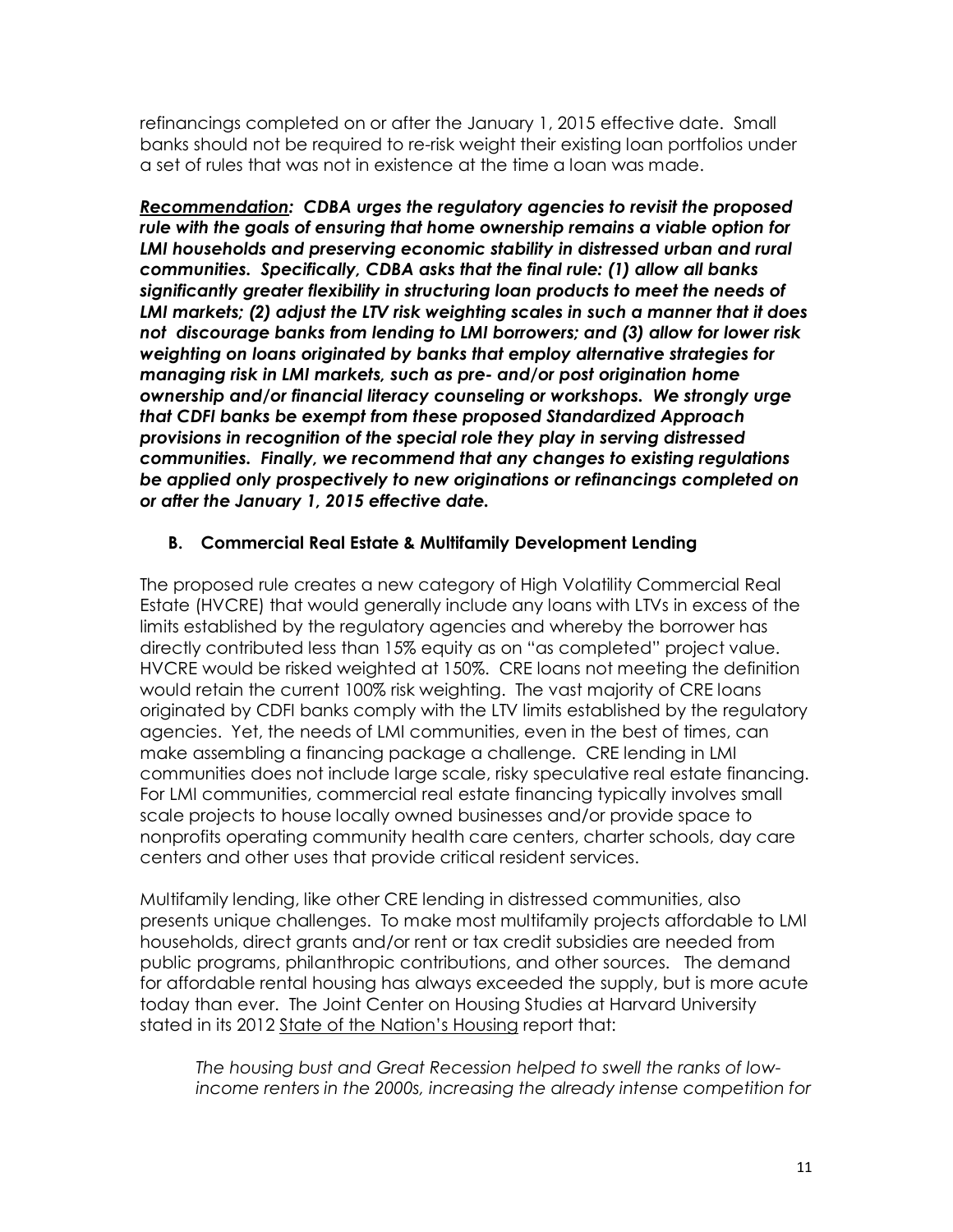*a diminishing supply of low-cost units. According to the American Community Survey, the number of renters earning \$15,000 or less (in real terms) grew by 2.2 million between 2001 and 2010. The number of rental units that were both adequate and affordable to these households, however, declined by 470,000 over this period. As a result, the gap between the supply of and demand for these units widened. In 2001, 8.1 million low-income renters competed for 5.7 million affordable units, leaving a gap of 2.4 million units. By 2010, the shortfall had more than doubled to 5.1 million units.* 

Flexibility is needed for banks seeking to support development efforts in economically distressed areas. Development costs in LMI areas are often high relative to real estate collateral values and project cash flows from rents are often thinner than what can be realized in more robust markets. Flexibility is particularly needed in determining what is considered acceptable project equity. In LMI communities, project equity must often be assembled using a variety of sources, including developer contributions, public subsidies and tax credits, philanthropic contributions, and other creative financing structures.

Neighborhood Commercial Real Estate: CDFI banks have a track record of prudently financing CRE projects that have financed millions of square feet of neighborhood commercial retail spaces. These facilities house the business backbone of local economies by providing jobs, generating local spending, and supplying tax revenues to support schools and local governments. Two CDFI banks provide examples of creative financing structures for assembling project equity from a variety of stakeholders:

- *City First Bank of DC* financed the construction of a new IHOP restaurant in Ward 8 – one of the most chronically poor neighborhoods of Washington DC. The project was the first sit-down restaurant built in Ward 8 in decades and generated 40 construction jobs and 60 permanent jobs most of which employ neighborhood residents. This project was financed with a bank loan and credit enhancement made possible through the NMTC Program. The bank's loan was structured as a non-amortizing, interest only loan for 4 years. The bank will help the borrower refinance with conventional sources at maturity. The loan has performed well since origination. As a non-amortizing loan, if originated after implementation of the proposed rule, the \$1.95 million loan would clearly fall into HVCRE category and be weighted at 150% despite an equity contribution well in excess of 15% from a group of tax credit investors. The higher proposed risk weighting of non-amortizing CRE loans will provide a strong disincentive for banks to finance such projects.
- *Central Bank of Kansas City* purchased a \$3.5 million participation in a \$6.4 million leveraged loan originated by another bank to develop a commercial mixed use project. The 39 Rainbow project is the anchor of an effort to revitalize a distressed Kansas City KS urban neighborhood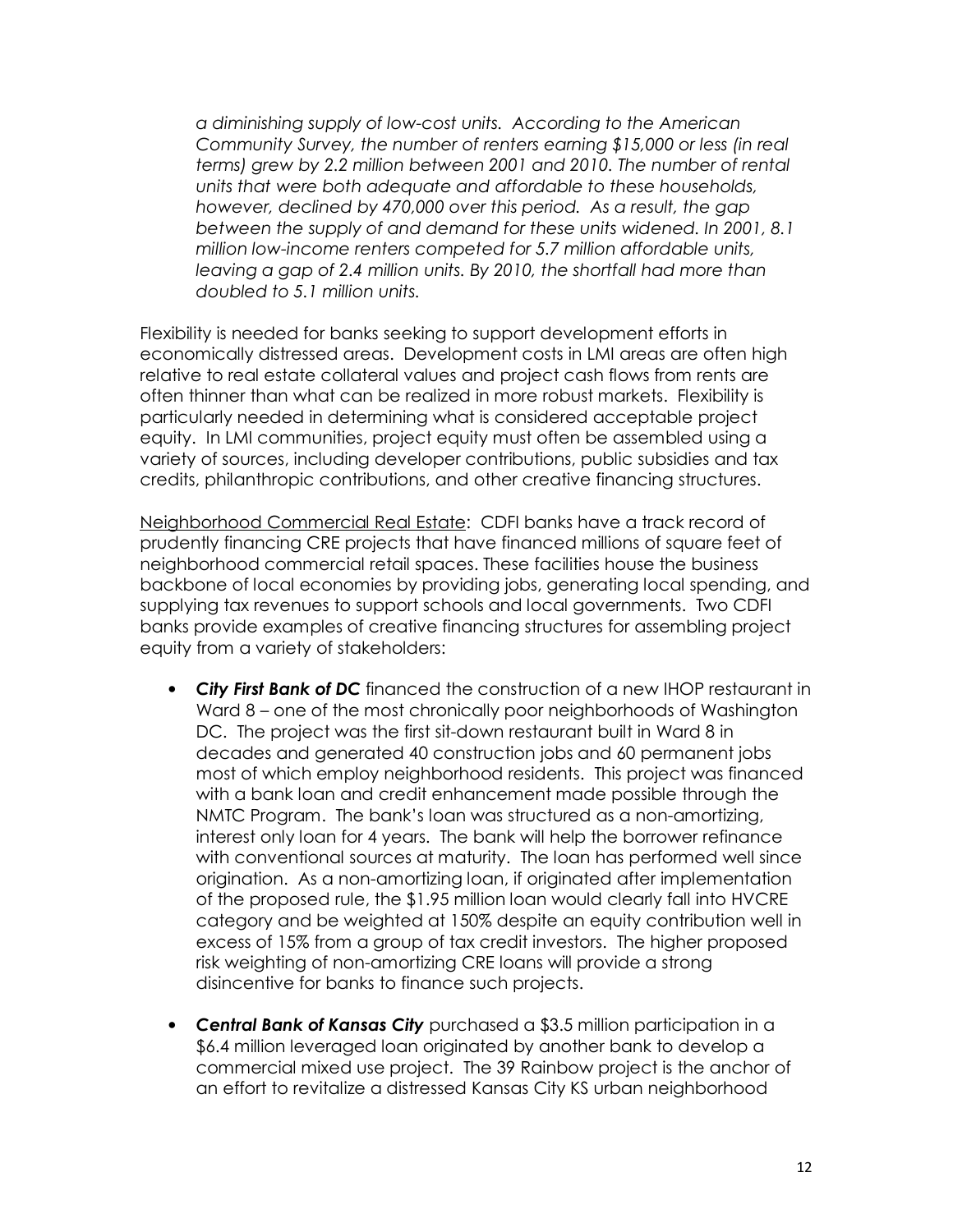adjacent to the University of Kansas Medical Center. The project includes 30,000 feet of retail and restaurant space, and an 83-room Holiday Inn Express. The project created 150 full time construction jobs with annual wages of \$33,700. A total of 250 full time permanent property management and support jobs were created most of which are to be filled by neighborhood residents. The bank loan is structured as a nonamortizing, interest-only loan for a period of 7 years to align with the NMTC compliance period. Although the borrower has contributed only 12% equity, the total equity in the project is 61% that was largely raised from a Municipal TIF program and third party tax credit investors. Under the proposed rule, a similar loan would be classified as a Category 2 loan due to the loan structure and lack of sufficient direct borrower equity. The Grand Opening of the project occurred on September 7, 2012 and the construction loan has a perfect payment history since origination in July 2011. Without Central Bank of Kansas City this project could not have happened; the bank was responsible for bringing the tax credit providers to the table and working with the other lender to jointly finance the construction loan.

Multifamily Development: CDFI banks have a track record of prudently financing multifamily projects that have provided affordable housing to millions of LMI families and contributed to the economic stability of their communities. For example:

• *Community Capital Bank of Virginia* operates an affordable housing preservation and acquisition program targeted to older apartment complexes in danger of converting to market rate housing because of expiring public subsidies. For example, Surburbia Fairfax Apartments is an affordable housing project in the high cost Virginia suburbs of Washington DC where affordable rental housing is scarce. The project was built and financed through the HUD Section 236 program which allowed the original owner to offer very low rental rates. To enable the nonprofit developer to acquire and rehabilitate the project into a 54 unit mixed income development (of which 39 units are affordable to families below 60% of median income); the bank originated a \$3.9 million loan. Like most of the projects financed through this program, the nonprofit developer had little or no money to directly commit as borrower equity. The equity was raised from third party investors through the Low Income Housing Tax Credit (LITHC) program. Furthermore, the LTV on the bank's loan was in excess of 80%. The performance of this portfolio is solid with 0% delinquencies and 0% charge-offs. Under the proposed rule, the project would be a classified as a HVCRE loan and risk weighted at 150% (versus the current 100%) despite the fact that the project had a firm commitment from the state of Virginia for the tax credits and permanent financing in place. LITHC is one the most important tools for financing affordable multifamily projects in the nation and bank financing is a critical component to the success of these projects. The structure of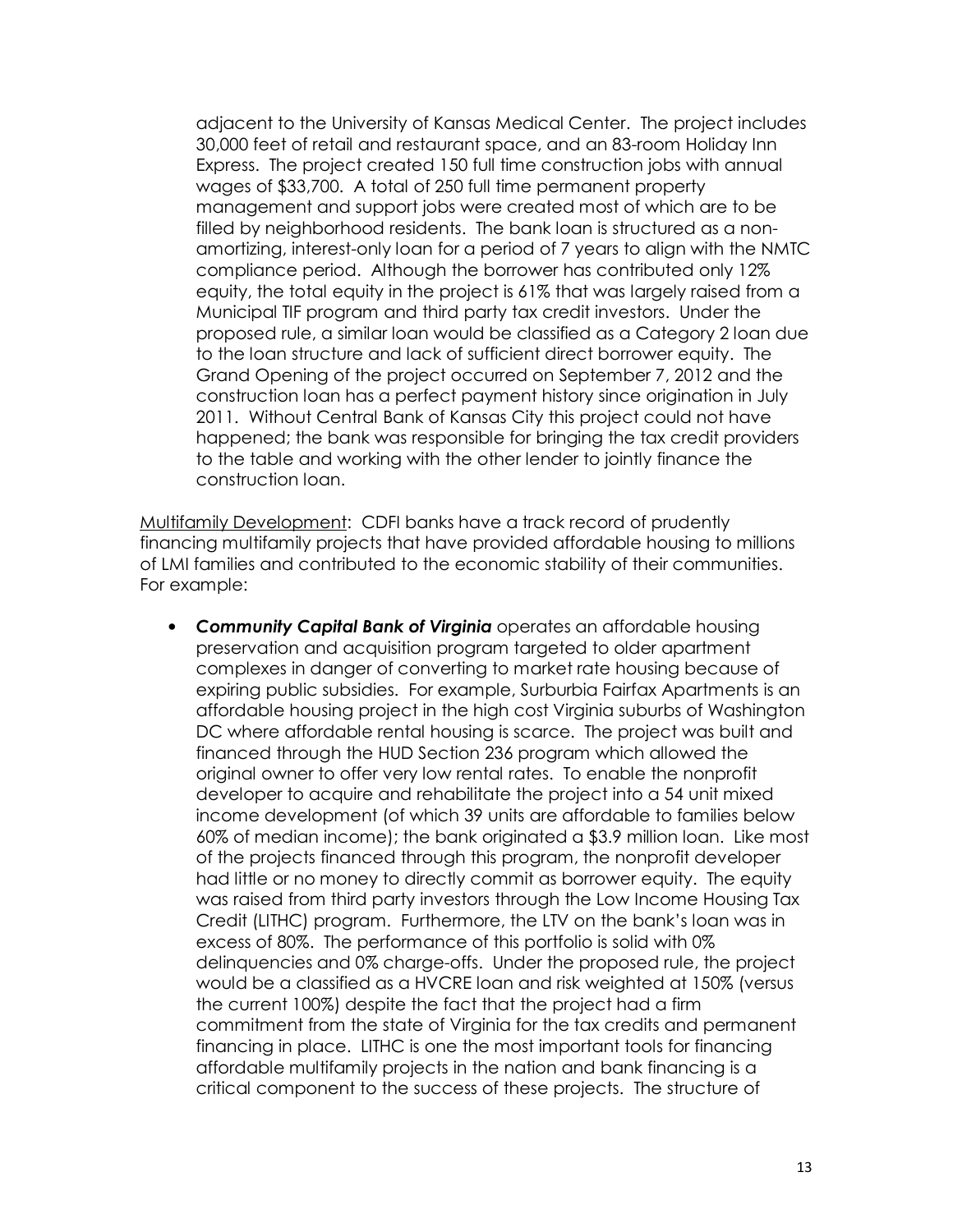Suburbia Fairfax is similar to thousands of affordable LITHC projects. As currently structured, the proposed rule threatens the future of the entire affordable housing finance system because it will significantly reduce bank participation.

• *City First Bank of DC* is focused on serving low income urban neighborhoods in Washington DC. The bank provided a \$500,000 loan to finance the rehabilitation of the 1415 Girard Street NW Cooperative. Located in the rapidly gentrifying neighborhood of Mt. Pleasant, the low income residents of the development were threatened by displacement when the owner wanted to sell the building. Working with a tenant cooperative that had little equity to contribute and marginal cash flow, City First financed the acquisition and major rehabilitation of the multifamily project. Although the LTV on the project was in excess of 80%, the bank mitigated this risk with subordinate financing that was counted in lieu of equity contributed by its nonprofit affiliate, City First Homes and the District of Columbia's Department of Housing and Community Development. A total of 11 of the 20 units in this multifamily project are affordable to households at or below 80% of median income. With the project structured as a cooperative, the residents now also own their units. The payment history on this loan is strong with no delinquencies. The project recently won the 2012 Capital One Architectural Design Award for the best affordable housing renovation in the greater Washington, DC region. Under the proposed rule, both the LTV and the modest borrower equity contribution on this project would result in classification of this loan as HVCRE and a 50% increase in the risk weighting.

*Recommendation: We recommend that any risk weighting of CRE lending (including multifamily) in LMI communities consider not only whether the borrower has directly contributed at least 15% equity -- but also the contributed equity from all sources plus any other nontraditional risk mitigation strategies that are often necessary to make a project feasible in such markets. Strict application of the proposed rule will likely result in fewer high-impact CRE projects in LMI communities getting access to bank financing if they are categorized as HVCRE. It is in the national economic interest to ensure that economic recovery reaches all communities and CRE projects are critically important to stabilizing neighborhoods and reversing a downward economic spiral. We recommend the proposed rules be applied only prospectively to new originations or refinancings completed on or after the January 1, 2015 effective date. We strongly urge that CDFI banks be exempt from these proposed Standardized Approach provisions in recognition of the special role they play in serving distressed communities. Finally, we recommend the proposed rules be applied only prospectively to new originations or refinancings completed on or after the January 1, 2015 effective date.*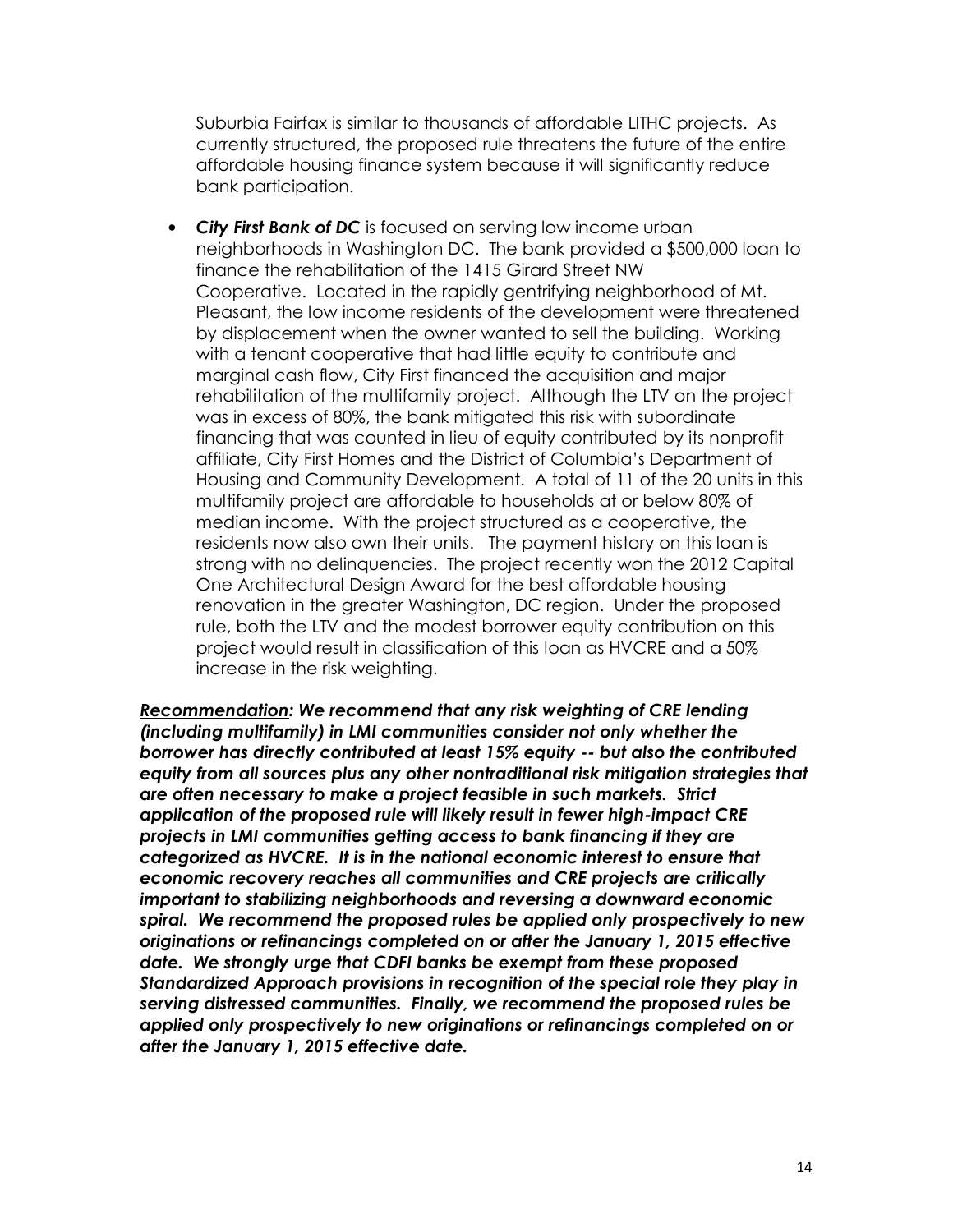CDBA fully appreciates the intent of regulators to mitigate risk and discourage financial institutions from offering lending products that could undermine the safety and soundness of individual banks or the financial system as a whole. CDBA members are greatly concerned, however, that the risk weighting, as proposed, will create new systemic barriers to access to credit within distressed communities and among low income consumers. Over the long run, the proposed risk weightings will result in already underserved communities becoming more economically disenfranchised. If this occurs it will be to the detriment of economic stability not only in those affected local communities, but to the entire nation. CDFI banks have successfully demonstrated that lending to LMI customers and communities can be achieved in a safe and sound manner. To be successful, however, often requires patience and flexibility in how products are structured to meet the customers' needs. We strongly urge you not to reduce that flexibility.

CDBA members' thank you for consideration of these recommendations and look forward to working with you to preserve credit availability in distressed communities.

Sincerely,

The Membership of the Community Development Bankers Association

Albina Community Bank Broadway Federal Bank **BankPlus** Central Bank of Kansas City City First Bank of D.C. City National Bank of New Jersey Community Bank of the Bay Community Capital Bank of Virginia First American International Bank First Eagle Bank Franklin National Bank Guaranty Bank & Trust International Bank of Chicago Metro Bank Mission Valley Bank M&F Bank Native American Bank Neighborhood National Bank One PacificCoast Bank OneUnited Bank Pan American Bank Park Midway Bank Peoples State Bank